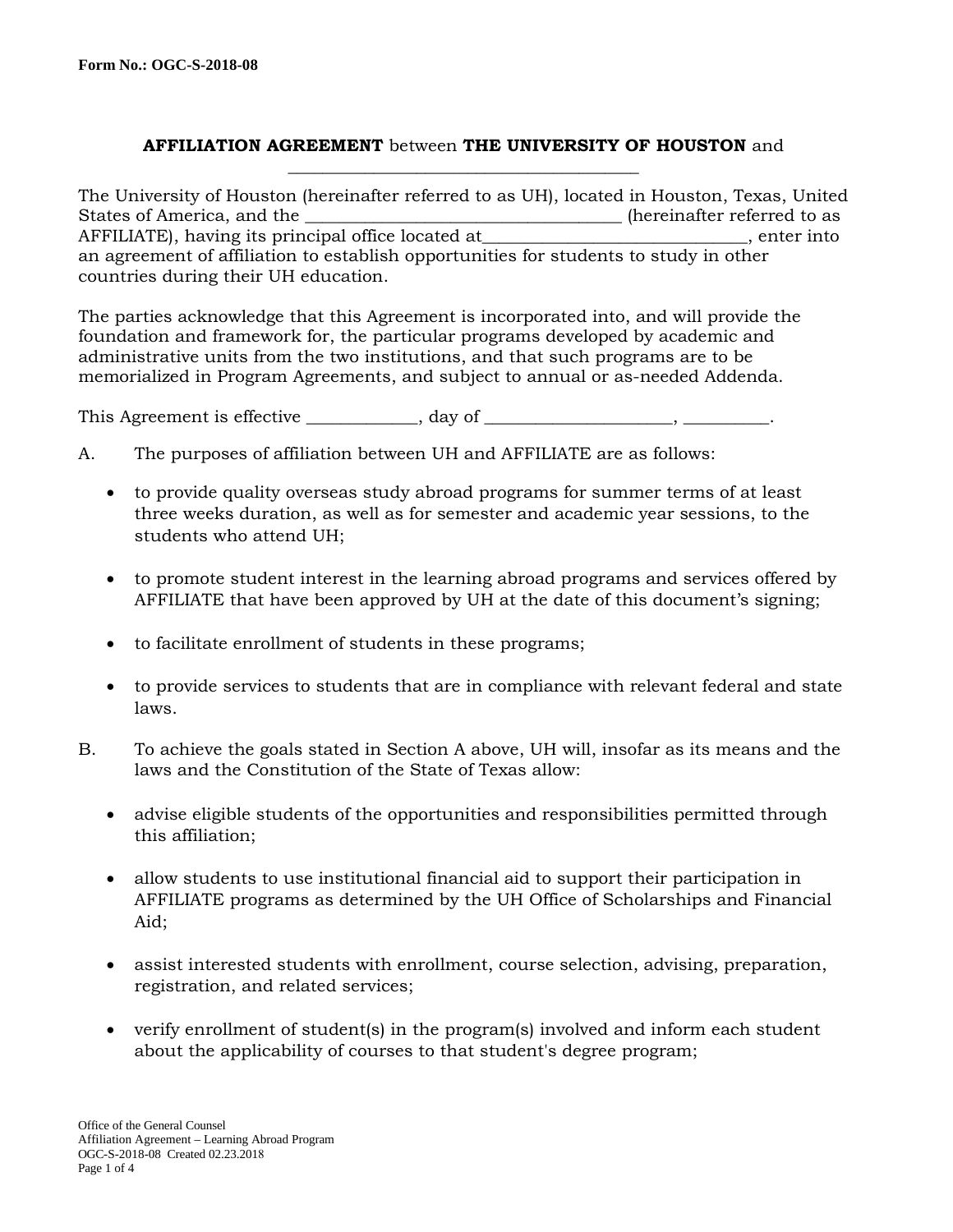## **Form No.: OGC-S-2018-08**

- evaluate the academic performance and course credit for each student upon successful completion of his /her academic program;
- maintain all student assistance and enrollment records required by federal regulations and the laws of the State of Texas;
- C. To achieve the goals stated in Section A above, AFFILIATE will:
	- provide academic courses of the quality, duration, and content appropriate to the curricula of participating students;
	- periodically publish a description of the study programs and operations of AFFILIATE, and fees and charges applicable thereto, and upon publication, provide these to UH;
	- communicate in writing any substantive modification of the academic content of study programs offered through AFFILIATE;
	- inform UH in a timely manner of changes in program governance and management;
	- guarantee that all university courses will be taught by qualified instructors employed by approved and accredited universities.
	- assist students selected for the program with enrollment in the program courses;
	- provide supervision and placement for UH students wishing to pursue special projects, independent studies and internships, approved by UH, the details of which to be memorialized in a separate Program Agreement;
	- monitor student participation and progress in the courses and inform UH if student participation is unsatisfactory or if a student has withdrawn;
	- ensure proper use of all student financial aid received through UH, including federal, state, or institutional funds;
	- provide an official grade report or transcript to UH for each student at the close of the period of study, within three (3) months;
	- provide participating students with housing, and assist with their other local logistical needs or problems they may encounter while abroad;
	- provide a resident director upon arrival;
	- provide cultural excursions;
	- provide ground transportation to and from the host city;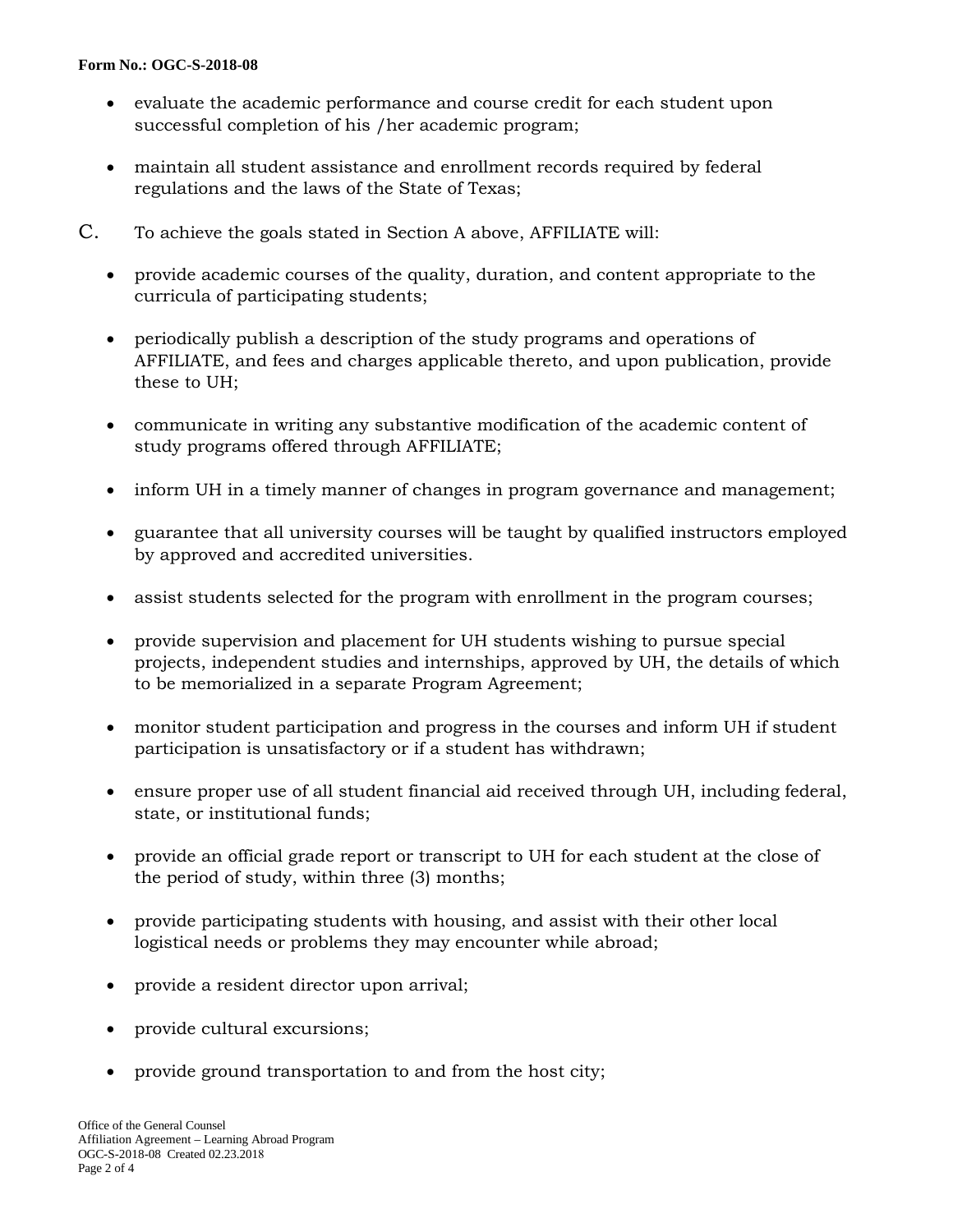- provide a program orientation prior to departure and on site;
- provide reports on student safety, security and disciplinary matters to UH in a timely manner.
- D. UH and AFFILIATE agree to designate the following individuals to oversee and facilitate implementation of this affiliation agreement in cooperation with other appropriate administrators within UH and AFFILIATE:

Program Coordinators:

For UH: Kelly Kleinkort, Director Learning Abroad | UH Global 4302 University Dr. Suite 105 Houston, Texas 77204-2039 Telephone: 713-743-9167 Email: kmkleinkort@uh.edu

| For AFFILIATE          |
|------------------------|
| AFFILIATE CONTACT INFO |
| <b>Contact Name</b>    |
| University Name        |
| Address                |
|                        |
| Email                  |

The UH Program Coordinator will represent the policies of UH to AFFILIATE. The AFFILIATE Manager will be responsible for representing the policies of AFFILIATE to UH. The Coordinators will periodically review and evaluate the academic program and services offered by AFFILIATE.

- E. This Agreement does not bind UH to use AFFILIATE exclusively, nor does it require a level of participation. This is a formal agreement between AFFILIATE and UH that recognizes AFFILIATE as an approved educational organization dedicated to providing study abroad experiences for students. This Agreement does not in any way limit the study abroad opportunities available to students from UH.
- F. Participating students shall be subject to the rules and regulations of UH and AFFILIATE while abroad.
- G. Both institutions acknowledge that data provided and shared between institutions is confidential and protected under local law, and is being shared as a result of the student's intention to attend the host institution under this agreement. The host institution agrees to maintain the confidentiality of the educational records.
- G. The scope of the activities under this Affiliation Agreement shall be determined by the funds regularly available at both institutions. Each party to this agreement shall be responsible for expenses incurred by its employees.